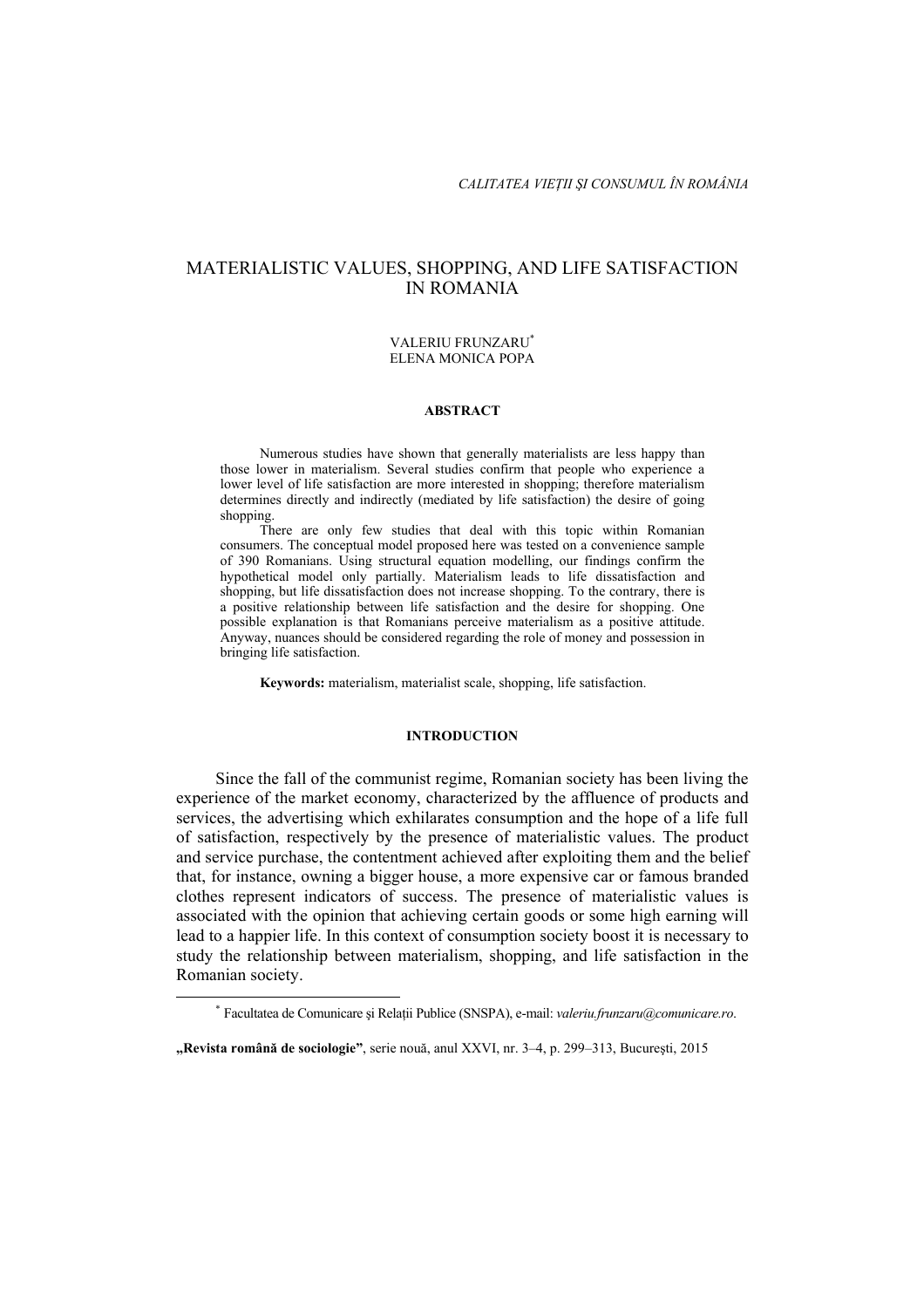Thorstein Veblen (1889/2009) tackled the issue of the ostensive luxury and consumption as indicators of material wealth. Goods consumption represents a proof for the pecuniary power to the leisure class, and "in order to gain and to hold the esteem of men it is not sufficient merely to possess wealth or power. The wealth or power must be put in evidence, for esteem is awarded only on evidence." (Veblen, 1989/2009, p. 43). The American economist and sociologist with Norwegian roots critically analyses the life style of wealthy people, who are mostly preoccupied with spending money on products, which are not really necessary, and spending their time profitlessly. After a century since the appearance of Thorstein Veblen's well known work, Marsha L. Richins and Scott Dawson (1992) approach the issue of materialism starting from the idea that the American society is consumerist, its life style being characterized by a strong interest in product purchase. Therefore, the economic development of the American society has been related to extending the importance granted to consumerism from a limited group of the population, the leisure class, to a wider segment, datum that lead to naming the whole society as a consumerist one.

Some researchers associated the increasing of incomes not only with the development of the consumption-based behaviour but also with the direction towards other satisfactions than the materialistic ones. In this regard, Amitai Etzioni (2001/2002, p. 70) states that in the post-abundance society people become the advocates of the "voluntary simplicity", that is of the abandoning, at will, of the materialistic sources in favour of the spiritual satisfaction sources. As early as 1971, Ronald Inglehart revealed that, once the economic security achieved, the young generations attach importance to "a set of «post-bourgeois» values, relating to the need for belonging and to aesthetic and intellectual needs" (Inglehart, 1971, p. 991–992). After three decades, Roy and Anderson (2000) show that there are people in the USA that share the values of creative culture, namely values orientated, among other things, towards interpersonal relationships, expressing one's self and spiritual progress. A research on Romanian students points out that people who share the values of creative culture are interested in the spiritual values and in having a professionally stimulating job, even if it is associated with a lower salary (Frunzaru & Ivan, 2011).

This paper presents the results of a survey that has as a general objective the acquaintance with the relationship between the materialistic values, consumption behaviour and life satisfactions.

The field of study literature which underlies our research can be divided in three sections. Firstly, we will analyse the concept "materialistic values" specific to consumption society, in which advertising plays a key role in stimulating the purchase of products and services. Secondly, we will tackle the relationship between materialism and consumption behaviour. Thirdly, we will tackle the relationship between materialism and overall life satisfaction, and particularly satisfaction regarding family, friends, and income.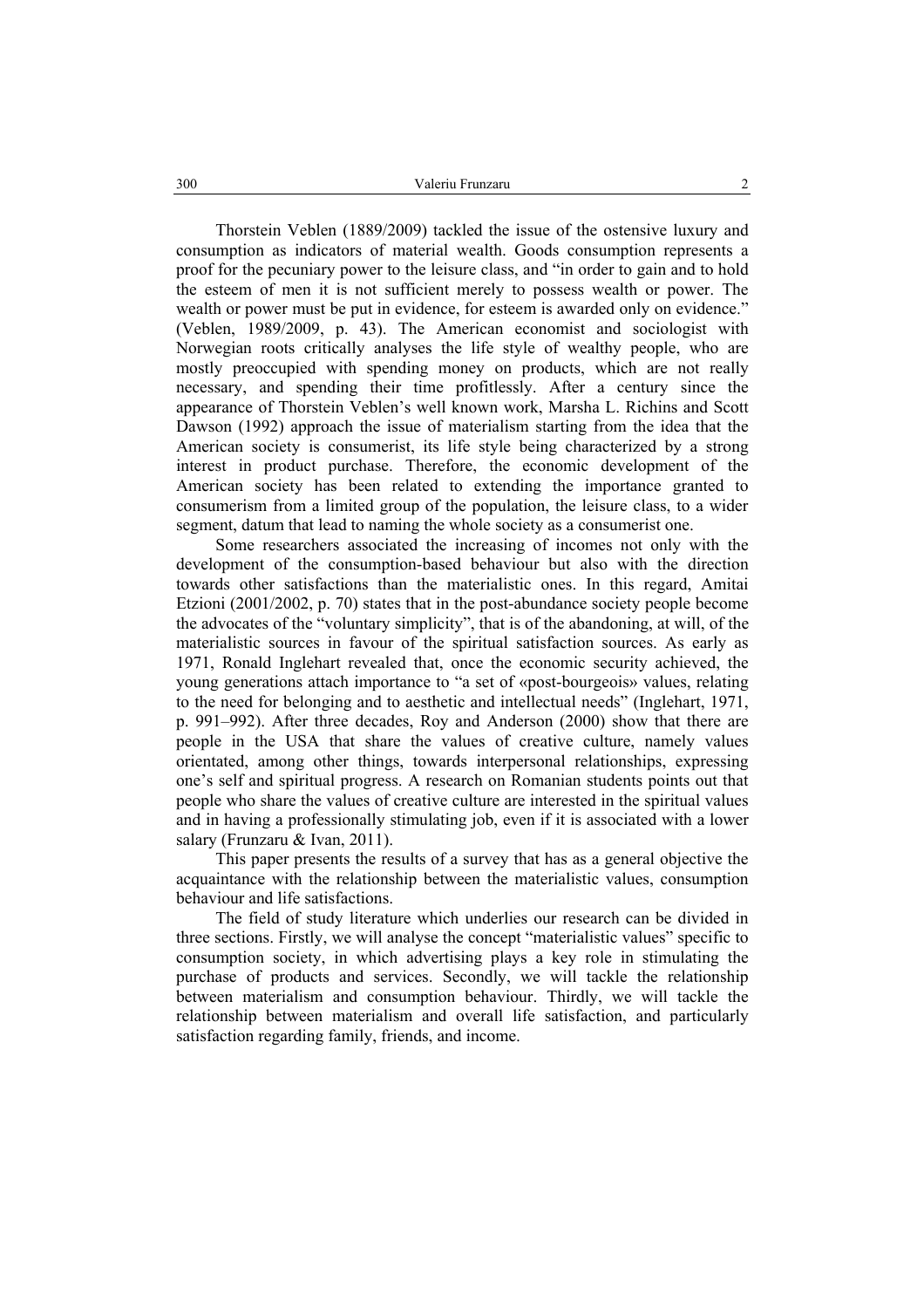# **1. MATERIALISTIC VALUES – DEFINITIONS AND MEASUREMENT**

Approaching the materialistic values, as well as any other values, implies the risk of ideologization of the scientific discourse. A critical analysis of contemporary society can be achieved from the perspective of the arguments brought against the world that attaches more importance to material goods and less importance to spiritual goods. For instance, Jean Baudrillard (1970/2005, p. 29) considers that the multiplication of the material goods and services leads to an opulent life in which people are no longer surrounded by other people, but by objects. Karl Marx (1867/1960, vol. I, p. 110) had a critical perspective a hundred years ago, stating that, similarly to religion, "the products of the human brain appear as autonomous figures endowed with a life of their own, which enter into relations both with each other and with the human race". Thus, goods are seen as objects, without noticing the social relations among them, fact named by the author "commodity fetishism" (Marx, 1867/1960, vol. I, p. 110). Therefore, discussing the materialistic values and operationalizing this concept pose theoretical and methodological problems. However, we will use the terms: "materialistic values", "materialism", or "materialistic people" without giving them negative connotations.

We have to mention that materialistic values do not have any connection (a direct connection, at least) with the philosophical concepts which explain the ontological reality through the existence of matter, but they represent the importance given to materialistic goods by individuals as members of society. In the *Dictionary of Sociology*, edited by Gordon Marshall (1994/2003, p. 350–351), the concept of "materialism" is defined from three perspectives; the first one confers a derogatory connotation to the term, and the others refer to metaphysical or Marxist approaches. Hereby, from the first perspective, materialism refers to the prevalent aspiration to sensuous pleasures, material possession or physical comfort, detrimentally to any superior spiritual or moral values (Marshall, 1994/2003). In *The Blackwell Dictionary of Sociology*, Allan G. Johnson (1995/2007) considers that "materialism" has two acceptances: one as a cultural value and the other as a materialistic explanation of social life (referring to Karl Marx's view). We can notice that, while in the first definition the materialistic values are associated with that hedonism offered by material possession, in the second definition, which is similar to Thorstein Veblen's approach, the materialistic values offer the possession of objects a role of social dignity.

More dimensions of materialism are underlined by Marsha L. Richins and Scott Dawson (1992), who consider that people who share these values are focused on the purchase of goods, they think that the purchase of goods is a way of obtaining happiness and the possession of goods is an indicator of success (Richins & Dawson, 1992, p. 304). Therefore, the two authors developed a materialism scale with three subscales: "centrality", "happiness", and "success". Hence, materialists place possessions and their acquisition in the centre of their lives, aim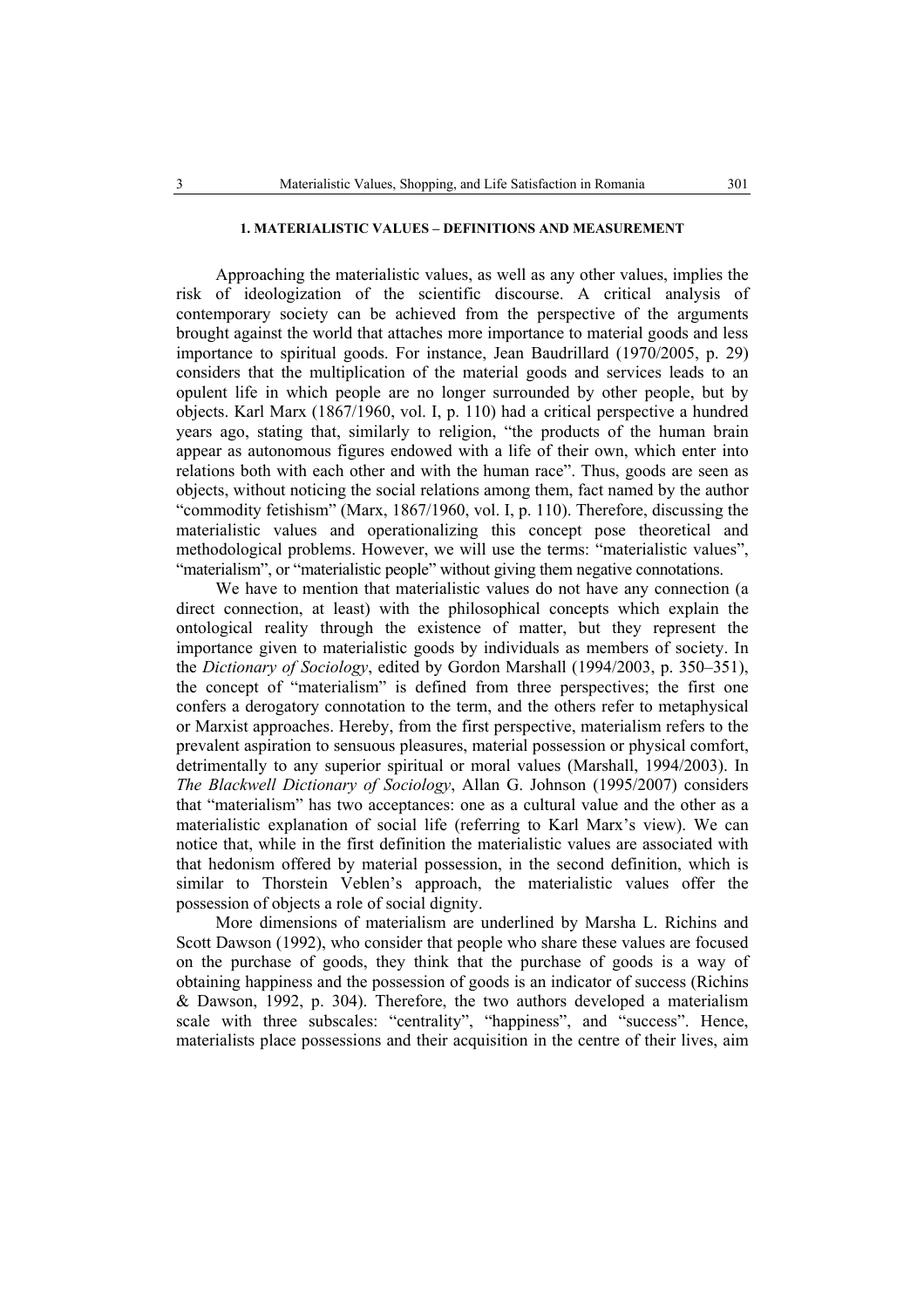at pursuing happiness rather by the purchase of goods than by other means (such as interpersonal relationships or life experience), and tend to judge their or others' success by the number or quality of the possessions achieved.

The importance of material goods considered to be necessary in the pursuit of happiness is underlined by Marsha L. Richins (1987), who states that the materialistic values specific to the consumption society correspond to the "idea that goods are a means to happiness; that satisfaction in life is not achieved by religious contemplation or social interaction or a simple life, but by possession and interaction with goods" (Richins, 1987, p. 353).

Russell W. Belk (1985) developed a materialism scale with three subscales in order to to measure possessiveness, nongenerosity, and envy. Compared with Richins and Dawnson (1992), Belk (1985) defines materialism by the focus laid on interpersonal relationships, and by taking into consideration the influence of people's feelings about objects on their interaction with other people. "Possessiveness" is the inclination to retain control or ownership of one's possession, materialistic persons being worried about people taking their possessions. Belk (1985) defines "nongenerosity" as unwillingness to give or to share possessions with others. In this regard, a materialistic person agrees with the item "I don't like to lend things, even to good friends". Belk (1985) consider that "envy" is the desire for others' possessions, be they objects, experiences and persons. Therefore, another distinction between Richins and Dawson's (1992) and Belk's (1985) scales is that in the first scale there is only one subscale that measures the way in whide materialists compare themselves with other people (subscale "success"), when in the second scale all three subscales focus on this trait aspects of living in the material world.

In order to measure the relationship between media exposure, materialism, and life satisfaction, Richins (1987) elaborated a simpler scale, namely a six itemscale, where four items measure "personal materialism" and two items measure "general materialism". Personal materialism consists in the fact that people consider that they would be happier if they had enough money to buy anything they want. General materialism reflects the general belief that money can bring happiness. Therefore Richins's scale (1987) underlines the importance granted to possessions and to the belief that owning goods can bring happiness.

To sum up, we can say that materialism is the emphasis on material things, and the people that share these values consider that owning and possessing commodities bring happiness and offer a higher prestige. As a personality trait, materialism is shared by people that are possessive, and envious, while lacking generosity. In this article, we focus only on the materialism defined as the appreciation to a higher extent of the possessions seen as source of happiness and success.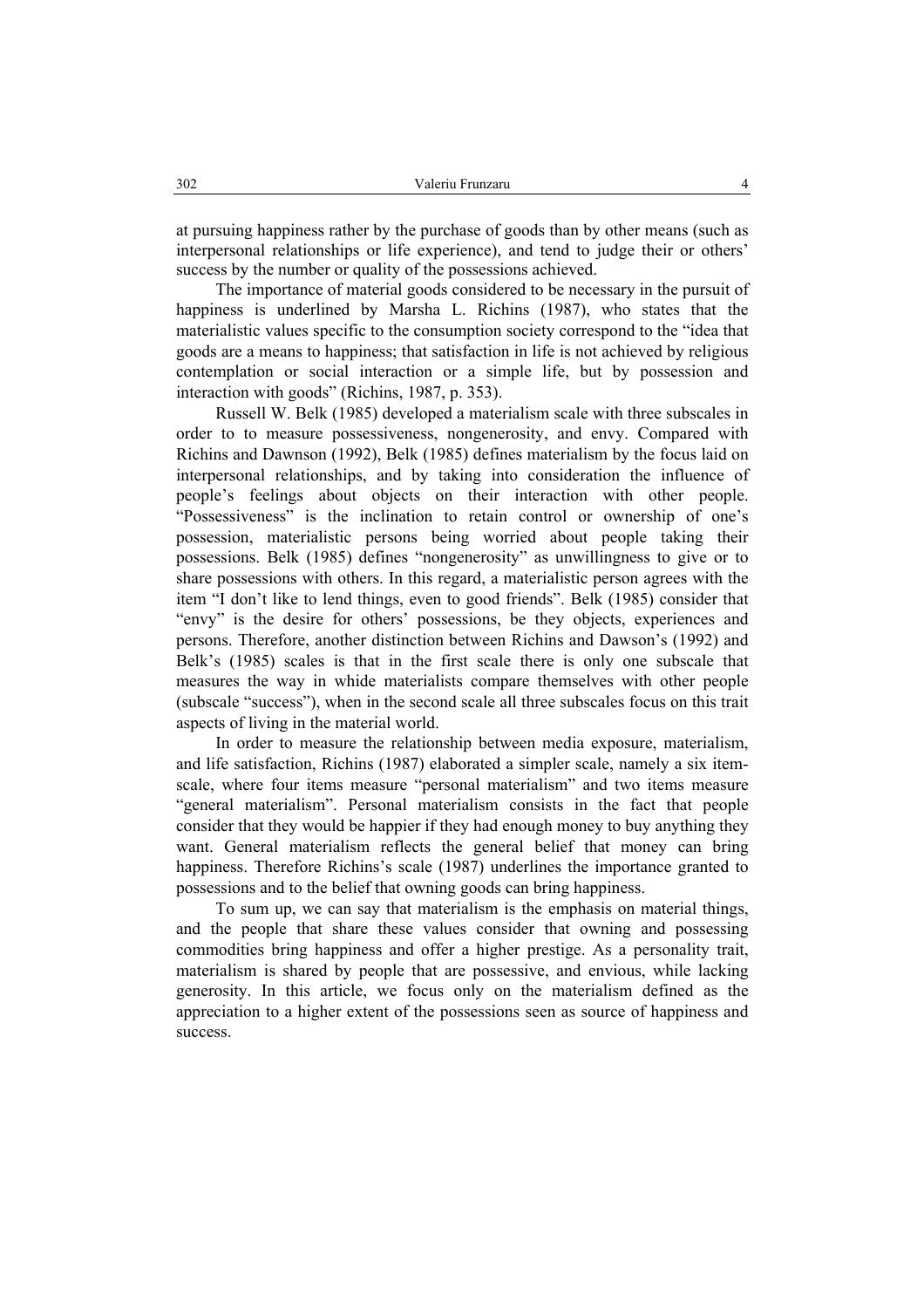# **2. MATERIALISM VALUES AND CONSUMPTION SOCIETY**

Numerous studies realized on all continents, in different cultures, have shown that there is a significant relationship between materialism and consumption. A cross-cultural study run in USA and South Korea showed that for Korean sample materialism might have a stronger impact on the consumption, while for USA sample there are higher levels of brand engagement (Flynn *et al*., 2013). At the same time, this study shows that even if materialism scales performed well in the translated form, the failure of the factor analysis proves that "materialism is culturally dependent and so materialism measures are culturally dependent too" (Flynn *et al*., 2013, p. 62).

A survey realized in India shows that the more materialistic Indian consumers tend to have a more favourable attitude to television advertising and display higher consumption innovativeness (Mishra & Mishra, 2012). At the question if materialism is an universal construct that can be measured through the same scale everywhere, the authors show that Richins and Dawson (1992) scale of materialism administrated on an Indian sample has high reliability, convergent validity, and discriminant validity.

A research conducted in Malaysia confirms that materialism has a significant influence on compulsive buying. Moreover, credit card misuse was directly related to materialism, budget constraint, impulsive buying and compulsive buying (Asiah *et al*., 2014, p. 66). Consequently, the authors mentioned above consider that the relationship between materialism, compulsive buying and credit card misuse raises the problem of the need to educate the public about prudent financial planning and responsible credit card usage.

The acculturation to global consumer culture and the consequences regarding consumer behaviour and materialism were measured in Nigeria by Steven Lysonski and Srinivas Durvasula (2013). The findings show that acculturation leads to materialism to some extent, in the context where the respondents were exposed to marketing activities of multinationals, English language usage, social interactions, and global mass media.

In Europe, Otero-Lópezn *et al*. (2010) analyzed the relationship between materialism, life satisfaction and addictive buying on a Spanish sample. By using structural equation modelling, the findings show that materialistic people determine addictive buying directly and mediated by life satisfaction. A study realized on a Spanish female sample proves that anxiety and depression mediate the effects of materialism dimensions on addictive buying (Otero-López & Villardefrancos, 2013).

In summary, we can consider that materialism values and consumption society are interrelated. Consumption society, through advertising, encourages the presence of the materialistic values and, at the same time, materialism emphasizes the acquisition of goods specific to consumption society. Much more, for materialistic people buying famous brands, sometimes in a compulsive way, it is a solution to own products that show their (material) success.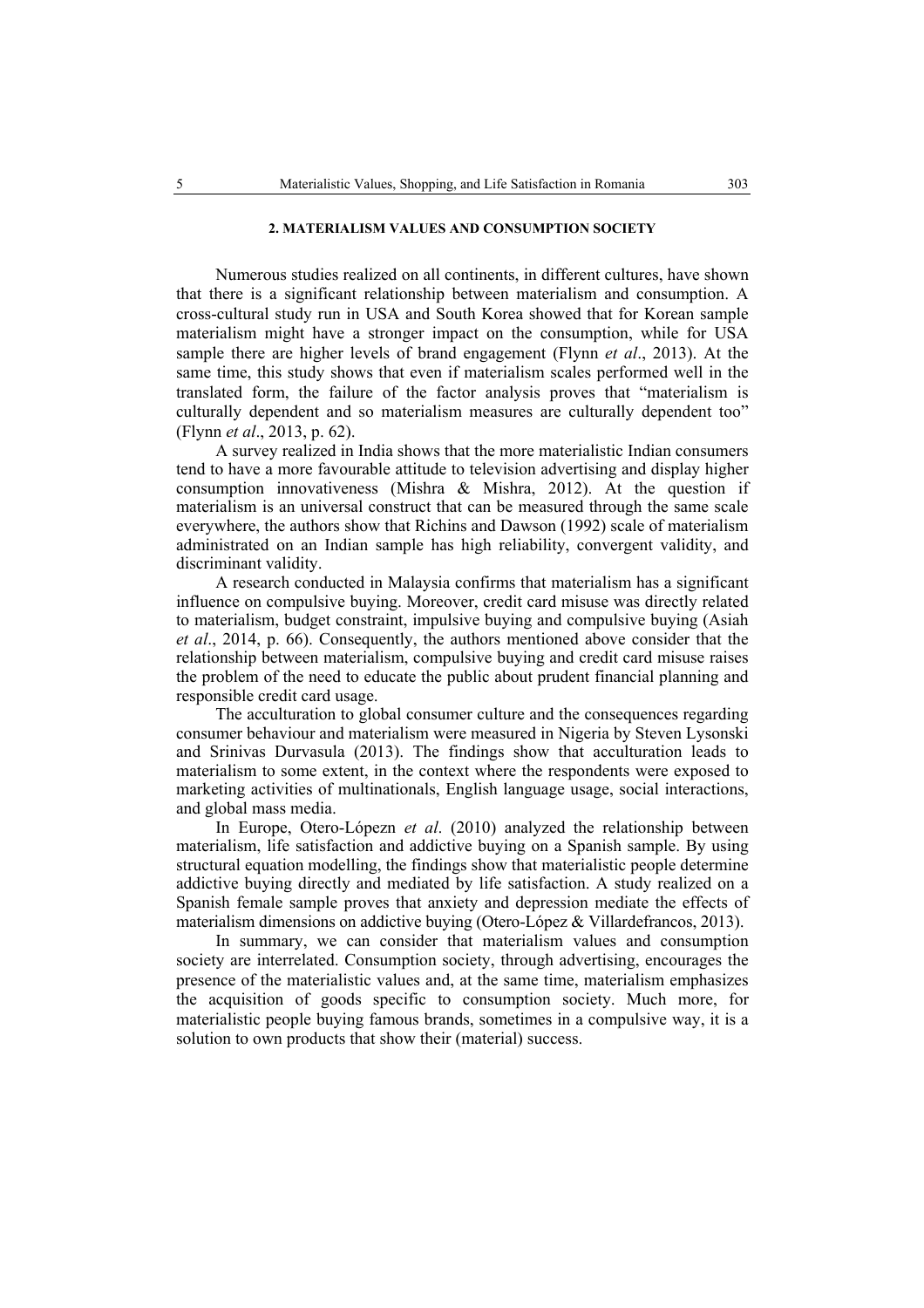# **3. MATERIALISM AND LIFE SATISFACTION**

Studies consistently show that materialists are less happy in general than people lower in materialism (Nickerson *et al*., 2007, Sirgy *et al*., 2012, Sirgy *et al*., 2013, Atay *et al*., 2010, Otero-López *et al*., 2010, Baker *et al*., 2013,). Nickerson *et al*. (2007) make an elaborated analysis of the studies regarding the impact of materialism on human life. For example, the authors underline studies that show that materialism negatively relate to agreeableness, self-esteem, self-actualization, educational level, openness to experience, and religious values. At the same time, materialism positively relates to narcissism, Machiavellianism, right-wing authoritarianism, hedonistic values, importance of security, need for recognition, and financial security. The survey conducted by Nickerson *et al*. (2007) proves that the stronger are the financial aspirations, the lower is the overall life satisfaction. Therefore, materialism correlates with a series of constructs, particularly with financial aspirations, that diminish overall life satisfaction.

A survey realized by Sirgy *et al*. (2012) in Australia, Bosnia and Herzegovina, Germany, Egypt, Korea, Turkey, and the USA shows that the exposure to advertising, perceived to be materialistic, contributes to materialism. In turn, materialism leads to various standards of comparison in making judgments about the standard of living. The higher is the level of aspirations the more negatively is evaluated the standard of leaving. A similar study published in 2013 by Sirgy *et al*. shows that materialism may lead to life dissatisfaction when people evaluate their standard of living using fantasy-based expectations. Consequently, it is not materialism per se that brings unhappiness, but the way in which people establish their standard of living: by using fantasy-based or reality-based expectations. A similar explanation of the relationship between materialism and life satisfaction is brought by Atay *et al*. (2010), where Joseph Sirgy is one of the authors. They discuss *ideal expectations* (people compare their own standard of living with that one pertaining to those who are "filthy rich"), *deserved expectations* (about what people consider they deserve), and *minimum-need expectations* (people consider that they need more money to make ends meet). Therefore, when people's expectations are not based on their past material possessions, they become unhappy because of the gap between what they have or can have and what they would like to have.

A particular situation can be found in several religious countries. A study realized in Malaysia shows that stress partially mediates the relationship between materialism and life satisfaction (Baker *et al*., 2013). The authors suggest that "materialistic values in such cultures are in conflict with religious beliefs and such values tend to create stress that adversely affects one's well-being" (Baker *et al*., 2013, p. 559). Thus, for many religious people materialism can lead to life dissatisfaction both directly and mediated by the stress brought by the incongruence between materialistic values and religious values.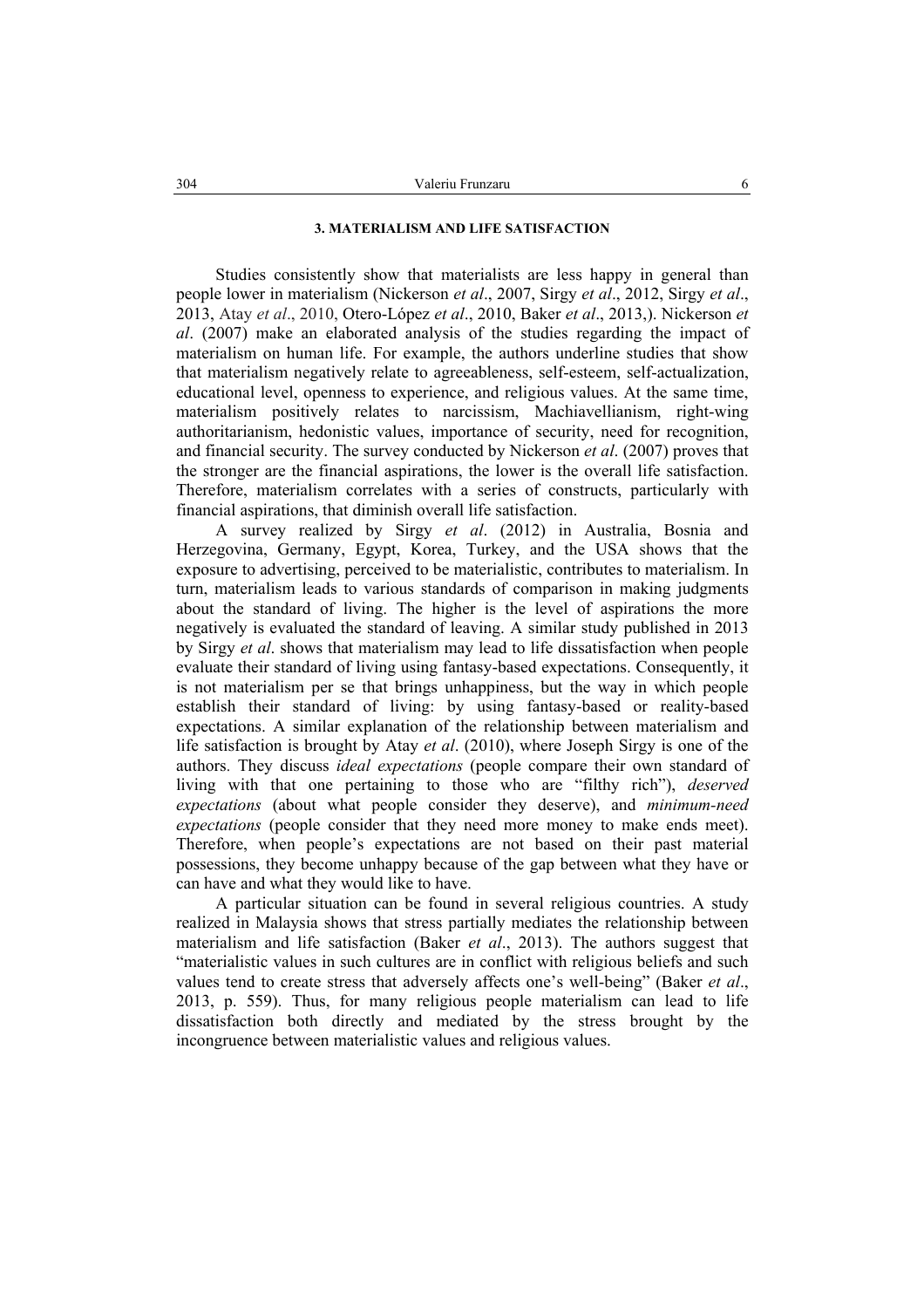Even if there are numerous studies that show the correlation between materialism and life dissatisfaction, only few of them explain systematically how materialism leads to unhappiness. Based on a survey realised on a random sample in USA, Marsha L. Richins (2013) analyzes if the acquiring products will make materialistic people happier. The findings show that materialistic people, compared to their peers, have higher positive emotions before purchase followed by hedonistic decline after purchase. Therefore, acquisition brings to materialistic people happiness especially before purchase and to a lesser extent shortly after the purchase of a desired object. Nevertheless, even if buying things bring happiness on a short term, research consistently shows that highly materialistic consumers are less happy than others (Richins, 2013, p. 14).

Joseph Sirgy (1998) considers that materialistic people experience life dissatisfaction because they have inflated and unrealistically high expectations regarding possessions. People that share materialistic values have *affective-based expectations* that are ideal and influenced by the comparison with the standard of living of others in their community, town, state, country, or other countries. The nonmaterialistic people *have cognitive-based* expectations that are predictive, and ability-based expectations as well. They compare their material situation with the wealth, income, and material possessions of their family, friends, neighbours and colleagues; therefore, they compare themselves with people like them. Based on these comparisons, when there is a higher gap between reality and expectations, people experience higher feelings of inequity, injustice, anger, or envy, fact that diminishes overall life satisfactions.

There are many studies that underline the negative impact of materialism on different aspects of living that consequently diminishes life satisfaction. Materialism can lead to loneliness (Pieters, 2013), work-family conflict (Promislo *et al*., 2010), negative job satisfaction (Sardzŏska & Li-Ping Tang, 2012, Richins & Dawnson, 1992, Deckop *et al*. 2010), or psychological traits like low self-esteem, low level of self-actualization, and narcissism (Nickerson *et al*., 2007).

While materialism leads to unhappiness, the satisfaction regarding family life, friends and money leads to overall life satisfaction. Joseph Sirgy *et al*. (1998) shows that there are top-down vertical spillover and bottom-up vertical spillover that explain the relationship between material satisfaction and overall life satisfaction. Generally, "overall life satisfaction is held to be a function of satisfaction within each life domain (job, family, personal health, leisure, material possessions, and so forth)" (Sirgy *et al*., 1998, p. 105). Consequently, we can say that overall life satisfaction is negatively determined by materialism, and positively determined by satisfaction coming from family, friends and money.

To summarize, materialism leads to life dissatisfaction not only because of the negative correlation between the financial or material aspirations and the overall life satisfaction. However, in this paper we focus on the relationship between the desire of acquisition and possession of commodities and life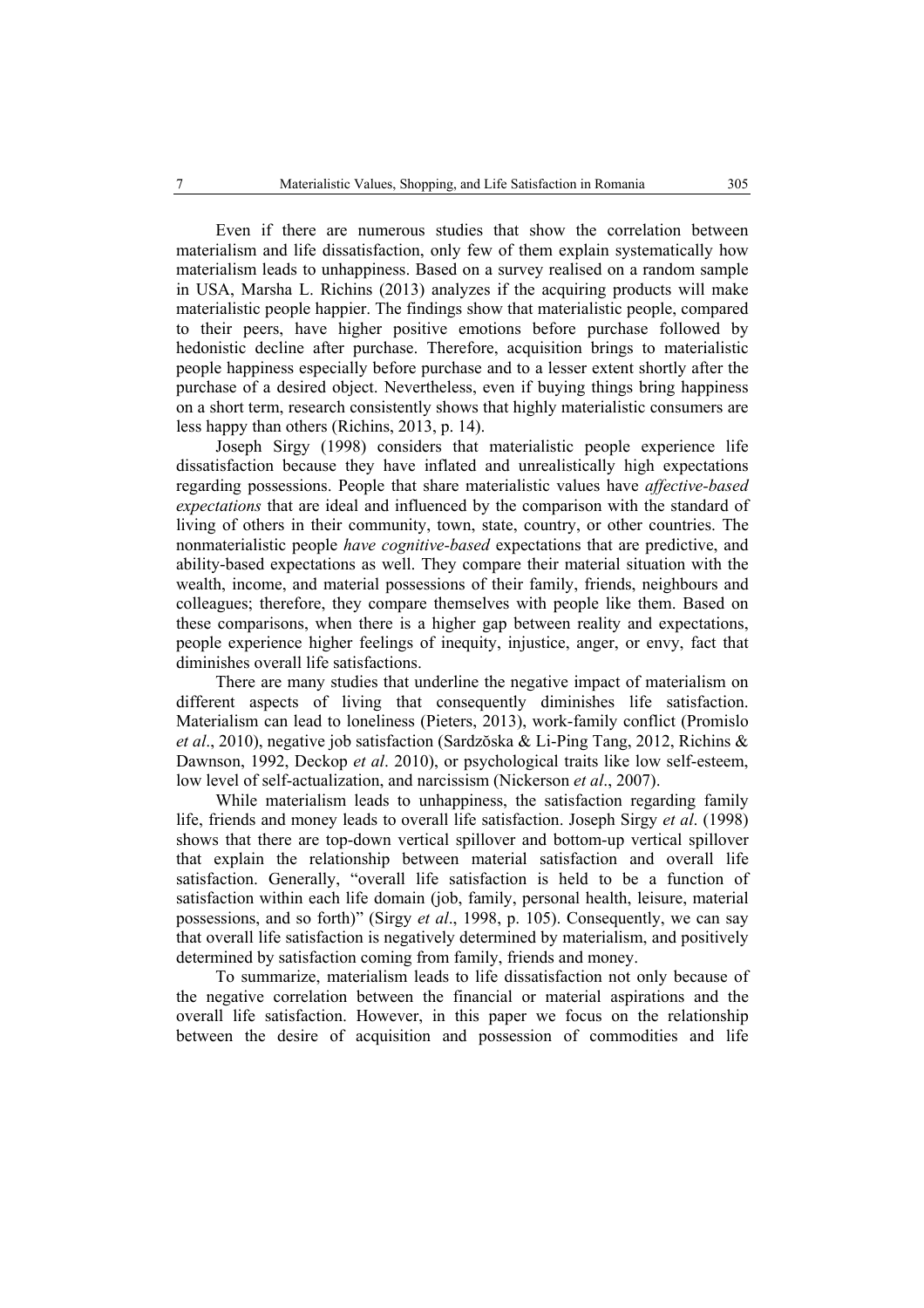satisfaction. Accordingly, it is proposed that the higher is the level of materialism, the lower is the overall life satisfaction and the more intense is the desire for shopping.

## **4. MATERIALISM, SHOPPING, AND LIFE SATISFACTION. A POSSIBLE EXPLANATORY MODEL FOR ROMANIANS**

There are only few studies that examine the presence of the relationship between materialistic values, life satisfaction and behaviour consumption in Romania. Based on the comparative qualitative research conducted in Romania and Turkey, Belk and Ger (1994) show that in Romania consumption is seen as a good thing and it is associated with wealthy life of the Western European society. Compared to Turkish buyers, Romanians want to buy everything, they are more innocent, confused, and frustrated. A study realized by Ger and Belk (1996) on 12 countries, including Romania, shows that there are differences regarding how students see materialism in different countries. For example, while the American students see materialism as weakness and excessive behaviour, Romanian students see materialism as an expression of empowerment, control and freedom. This qualitative and quantitative study revealed that Romanians are the most materialistic people, followed by USA, New Zeeland, Ukraine, Germany and Turkey.

The studies realized by Belk and Ger (1994) and Ger and Belk (1996) were conducted immediately after the fall of the communist regime, when the Romanians discovered the free market and the possibility to buy everything they wanted (if they had money). This paper aims to see if there has been a relationship between materialism, consumption and life satisfaction after more than two decades since the end of the Ceauşescu's regime.

Other studies underline a higher interest of the Romanians in shopping in comparison with the Hungarian and Bulgarian consumers (Lascu *et al*., 2001), their more positive attitudes toward online advertising than those of Americans and Chinese (Wanga & Sun, 2010), and that they started to shop more often in large stores (this is a phenomenon also occurring in other European countries) (Bălăşescu, 2009). These results were attributed by researchers to cultural, technological and economical differences. Wanga Ying and Sun Shaojing (2010, p. 342) underline that "Romanians tended to believe that online advertising was more informative and credible than did American and Chinese consumers". Marius Bălăşescu (2009, p. 12) considers that Romanian buyers have evolved from being naive, to being available and loyal up to being exigent and demanding. A similar position that evokes the behavioural and attitudinal change is emphasized by Ioana Abrudan (2014) who considers that shopping has become for Romanians not only a purchasing behaviour, but also a form of entertainment or a hobby.

Based on the theory presented in the first part of this article, we develop a theoretical model that reveals the direct and mediated (by overall life satisfaction)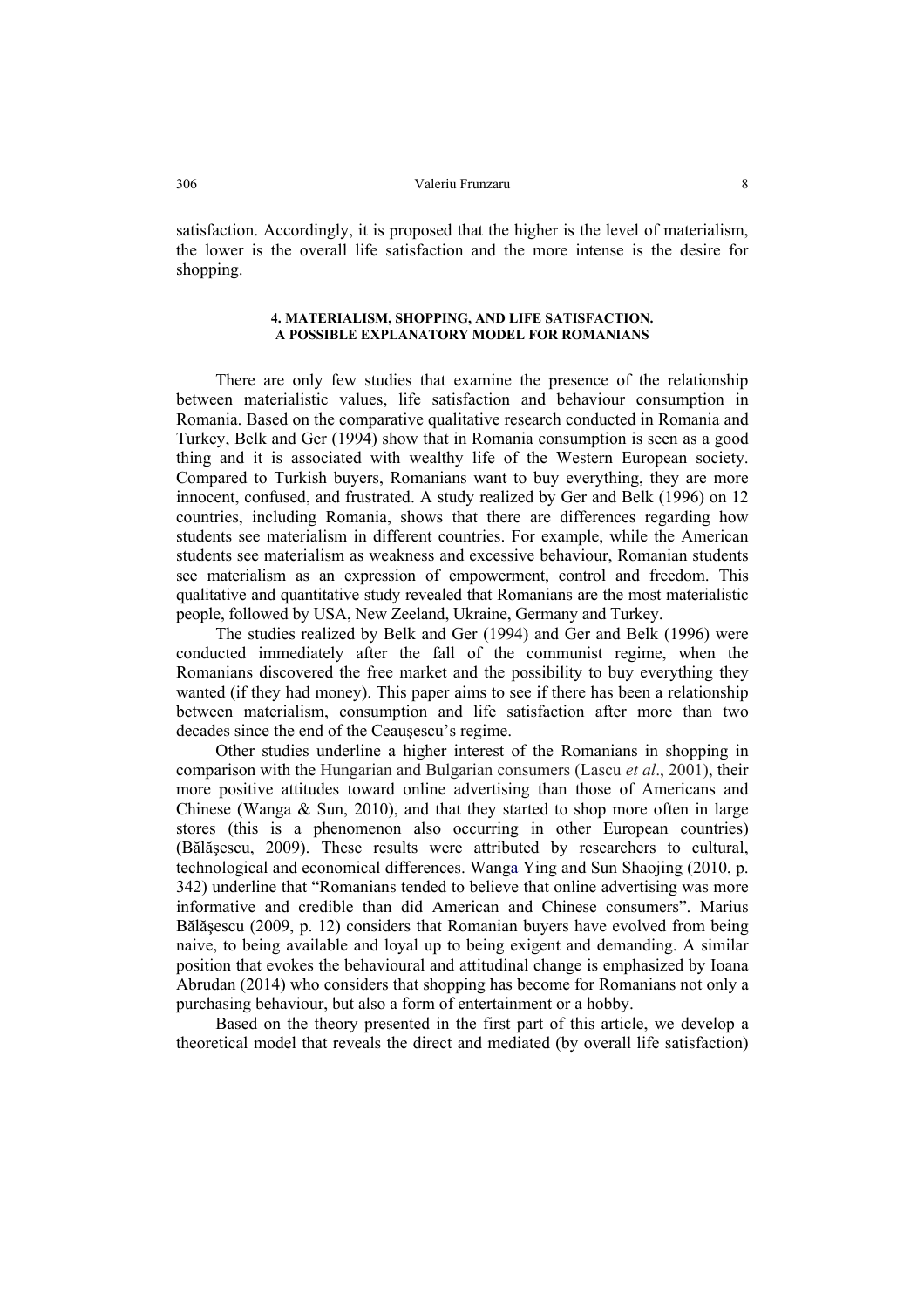relationship between materialism and the level of interest in going shopping (*Figure 1*). We hypothesize, also, that the overall satisfaction is positively determined by the satisfaction regarding family life, friends, and income, and negatively determined by materialism.



**Figure 1 –** Hypothesized model of the relationship between materialism, shopping, and life satisfaction.

# **5. METHOD**

### *Sample*

We conducted a sociological survey based on a convenience sample of Romanian consumers  $(N = 390)$ . The majority of the respondents were women (57.8%), with higher education (58%), and employed (71.4%). The respondents' age was between 14 and 78 (mean=29.5,  $S.D.=10.6$ ) and the majority of them (70%) was younger than 30 (skewness=1.62).

# *Measures*

The materialistic values were measured with a six item-scale developed by Martha Richins (1987) and translated and adapted into Romanian. The alpha coefficient was 0.62 for all six items and 0.77 if the item "People place too much emphasis on material things" was deleted. Because this item was one of the two items that measure general materialism (while the other four measure individual materialism) we counted a single mean score for the scale based on the other five items (see Appendix). To test convergent validity we asked the respondents what their income was (no matter the sources – salary, family, etc.) during the last month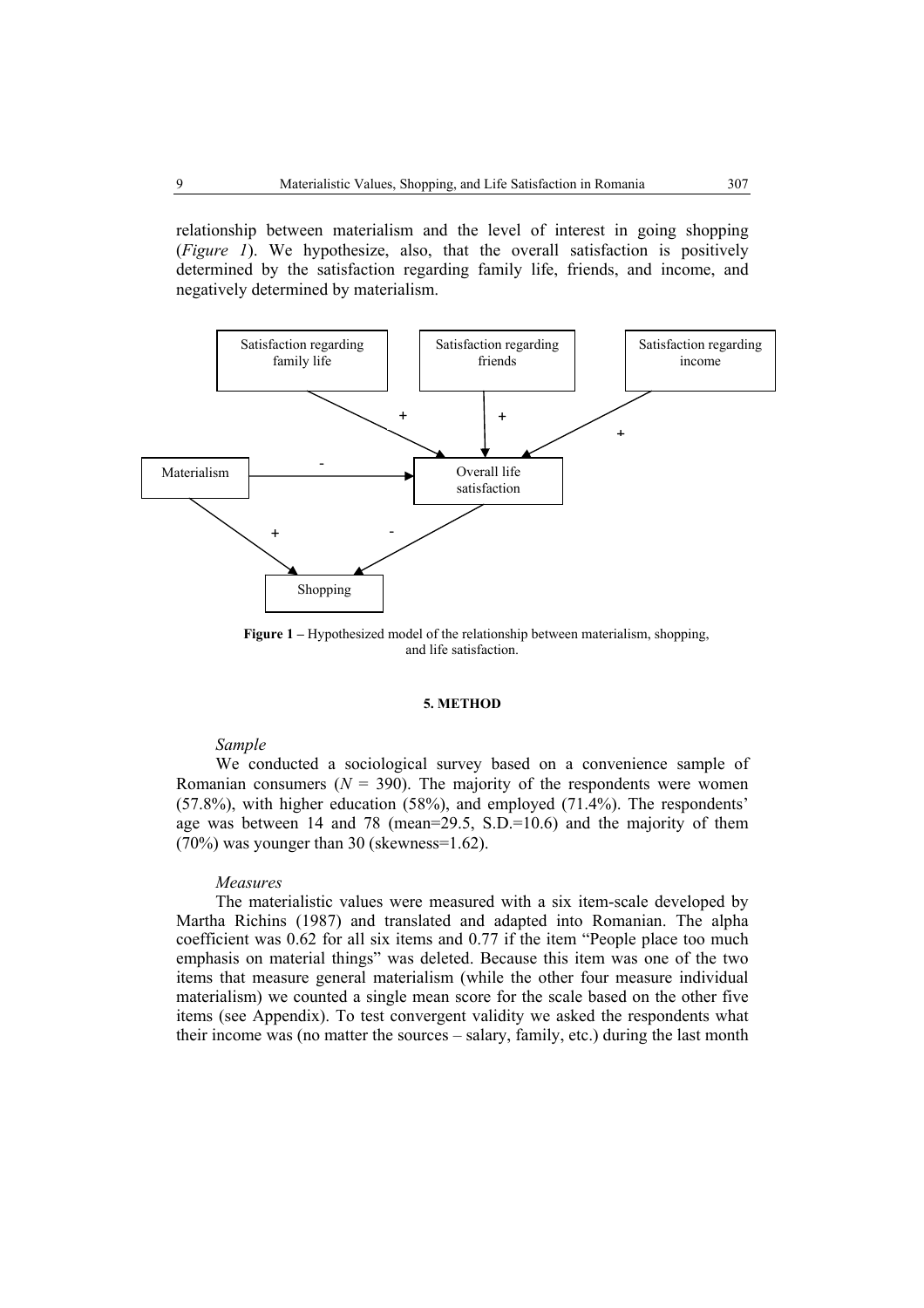and what the monthly income would be in order to satisfy their needs. According to Richins and Dawnson (1992, p. 311), "people who desire a lot of possessions will need more money to acquire those possessions and thus are expected to report a higher desired level of income". Our findings show that respondents high in materialism consider they needed significantly more income as compared to those lower in materialism ( $r=26$ ,  $p<01$ ). Thus, we may consider that the materialist scale translated into Romanian has convergent validity.

The overall life satisfaction, the satisfaction regarding family life, friends, and income were measured on a Likert 5 point scale (from "1" – "not at all satisfied" to "5" – "very satisfied"). We also measured the pleasure of shopping on a Likert 5 point scale (from "1" – "very little" to "5" – "very much").

#### **6. RESULTS**

The positive significant relationships between the overall satisfaction and the satisfaction regarding family, income and friends confirm the theory developed by Joseph Sirgy *et al*. (1998) concerning bottom-up vertical spillover (*Table 1*). Moreover, results show that materialistic people are less satisfied with life in general and with their income, and have higher shopping satisfaction. In contradiction with other studies (Otero-López *et al*., 2010, Asiah *et al*., 2014), our findings indicate that people who like to spend their leisure time shopping have higher overall life satisfaction and higher satisfaction regarding family.

|                                   |         | 2       |         | $\overline{4}$ |          | O       |
|-----------------------------------|---------|---------|---------|----------------|----------|---------|
| 1. Overall life satisfaction      | 1.000   | $.48**$ | $.45**$ | $39**$         | $-.17**$ | $.15**$ |
| 2. Satisfaction regarding family  | .48**   | 1.000   | $25**$  | $.28**$        | $-.04$   | $19**$  |
| 3. Satisfaction regarding income  | $.45**$ | $25**$  | 1.000   | $17**$         | $-13**$  | .06     |
| 4. Satisfaction regarding friends | $39**$  | 28**    | $17**$  | 1.000          | $-.09$   | .08     |
| 5. Materialism                    | $-17**$ | $-.04$  | $-13**$ | $-.09$         | 1.000    | $.26**$ |
| 6. Shopping satisfaction          | $.15**$ | $19**$  | .06     | .08            | $.26**$  | 1.000   |

*Table nr. 1*  Correlations between variables

**\*\* Correlation is significant at the 0.01 level (2-tailed).** 

To investigate the hypothesized model (*Figure 1*), we used the EQS program for structural equation modelling and the fit indices show that the model fits the data (SRMR=.042, CFI=.0.978, RMSA=.058). Even if the Chi-Square value was significant  $(\chi^2(6, N=390)=13.73, p=0.3)$ , because this statistic "nearly always rejects the model when large samples are used" (Hooper *et al*., 2008, p. 54), we can say that our model fits the sample data.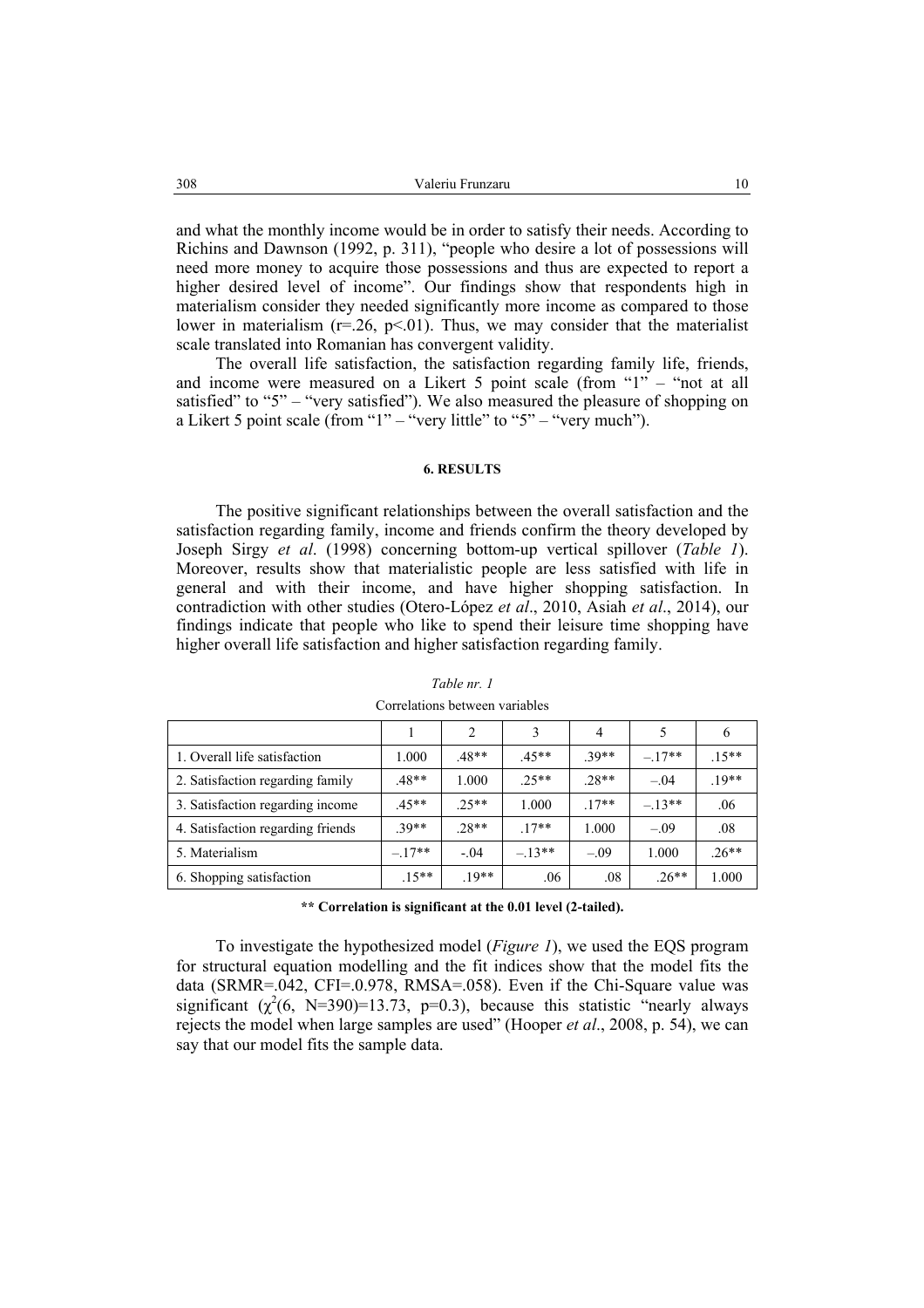Standardized solutions reveal that materialism has a small but significantly negative impact on overall life satisfaction and, as expected, it also has a significant positive impact on the degree in which people like shopping (*Figure 2*). The satisfaction regarding family life, friends and income has a positive significant impact on overall life satisfaction. People with higher overall life satisfaction like more to go shopping.



**Figure 2** – Observed Path-Analytic Model for the Relationship between Materialism, Life Satisfaction(s), and Shopping Pleasure.

### **\* Standardized solution is significant at the 0.05 level (2-tailed).**

#### **7. DISCUSSIONS**

Our data confirm only partially the hypothetical model regarding the relationship between materialism, shopping and overall life satisfaction. The positive relationship between the pleasure of going shopping and the overall life satisfaction in the Romanian sample do not fit other findings that show that the lower is the level of life satisfaction the higher is the pleasure of shopping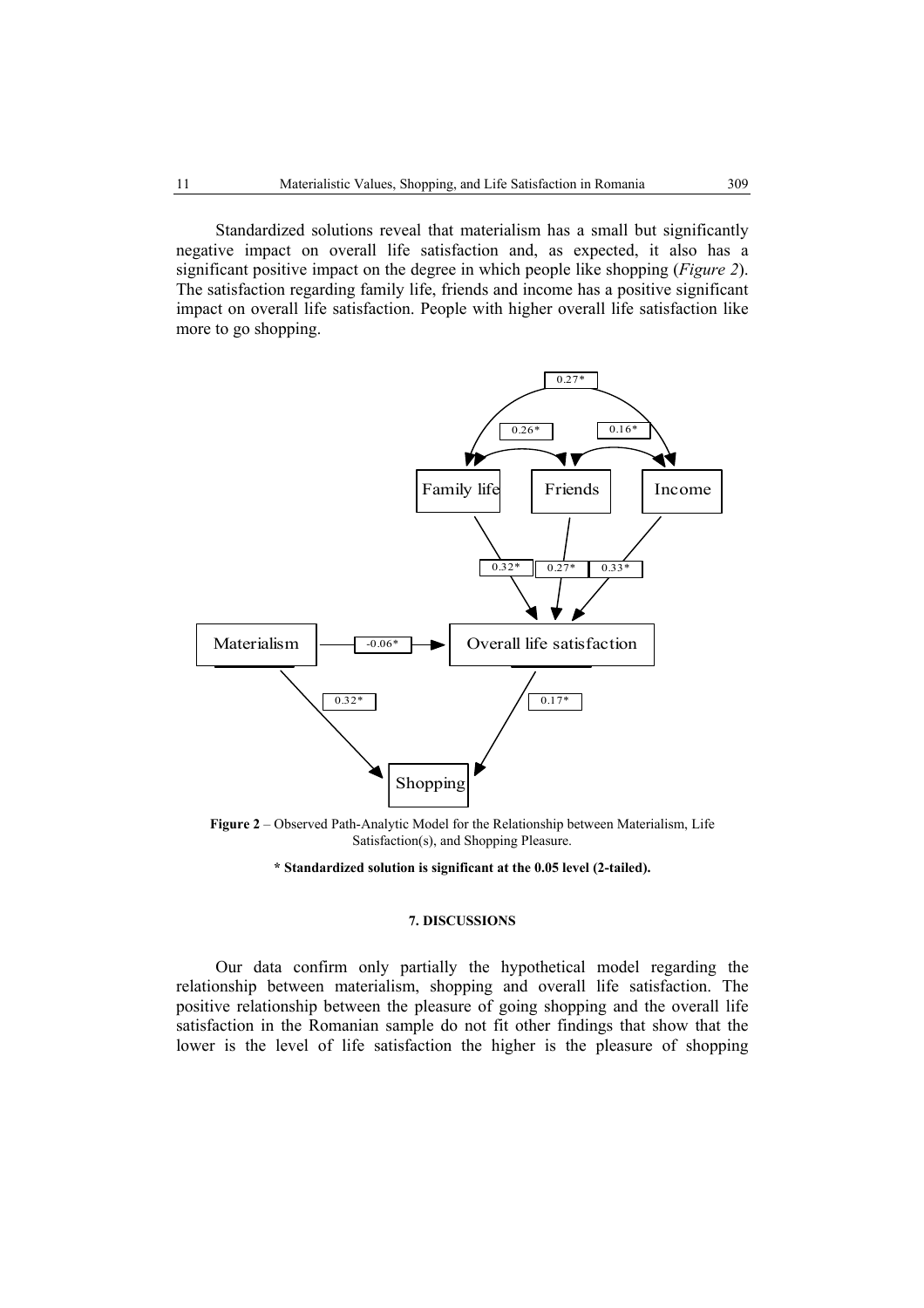experience (Otero-Lópezn *et al*., 2010, Otero-López & Villardefrancos, 2013, Teleci, 2013, Asiah *et al*., 2014). Therefore we have to answer the questions: What is the nature of the relationship between life satisfaction and the pleasure of going shopping in our sample? Is there any causal relationship between these two variables? If yes, what is the direction of this causal relationship? The statistical relationships among the variables may not reflect causation. However, prior research regarding materialism showed that Romanians see consumption as a good thing, as an empowerment expression of control and freedom (Belk & Ger, 1994, Ger & Belk, 1996). Thus, one possible explanation for the positive relationship between life satisfaction and shopping stems from the fact that Romanians perceive purchasing commodities as a good thing (Abrudan, 2014). Consequently, people who like to go shopping are persons endowed with a higher level of satisfaction regarding life. Shopping has not (only) a therapeutic role for life dissatisfaction, but it is a source of satisfaction obtained in leisure time. Nevertheless, future research should be conducted, both qualitative and quantitative. A qualitative exploratory study would be necessary for a deeper and detailed understanding of the way Romanians perceive materialism, shopping and different sources of life satisfaction. Our study should be replicated with a survey that takes into consideration in what degree mass media (television, advertising, social network websites etc.) determines materialism within the Romanian population.

Beyond these limitations, our findings bring into discussions two things: a methodological one and a theoretical one. Firstly, we can say that the materialism scale developed by Richins (1987) has high reliability and convergent validity, fact that confirms other studies (Mishra  $\&$  Mishra, 2012) that argue that materialism is a universal construct. Secondly, the negative relationship between materialism and life satisfaction raises questions concerning the happiness in a consumption society. The desire for possessions and the importance allocated to commodities (considered as a source of happiness and prestige) diminish the level of overall life satisfaction. Materialism or what Marx called "commodity fetishism" (Marx, 1867/1960) can be a source of alienation. Eric Fromm (1983, p. 133) considers that, originally, the idea of consumption of more and better things meant to bring people a better and happier life. Consumption was considered a source of happiness, but afterward it was seen to become a goal per se.

Nevertheless, materialism is not a negative thing per se. Belk (1985, p. 266) underlines that while the opposite of materialism is ascetism, the self-denial of material source of satisfaction can lead to masochism, self-hatred, anorexia nervosa or other psychopathologies. Richins & Dawson (1992) point out that the desire for owning goods may cause employees to work harder or longer, thus enhancing their incomes and standard of living. Moreover, the two authors stress the possibility of "instrumental materialism", a situation describing people who want, for example, a bigger house not for them, but for their family to have a better life. Therefore, it is important to consider not only the desire of having more money but also the way to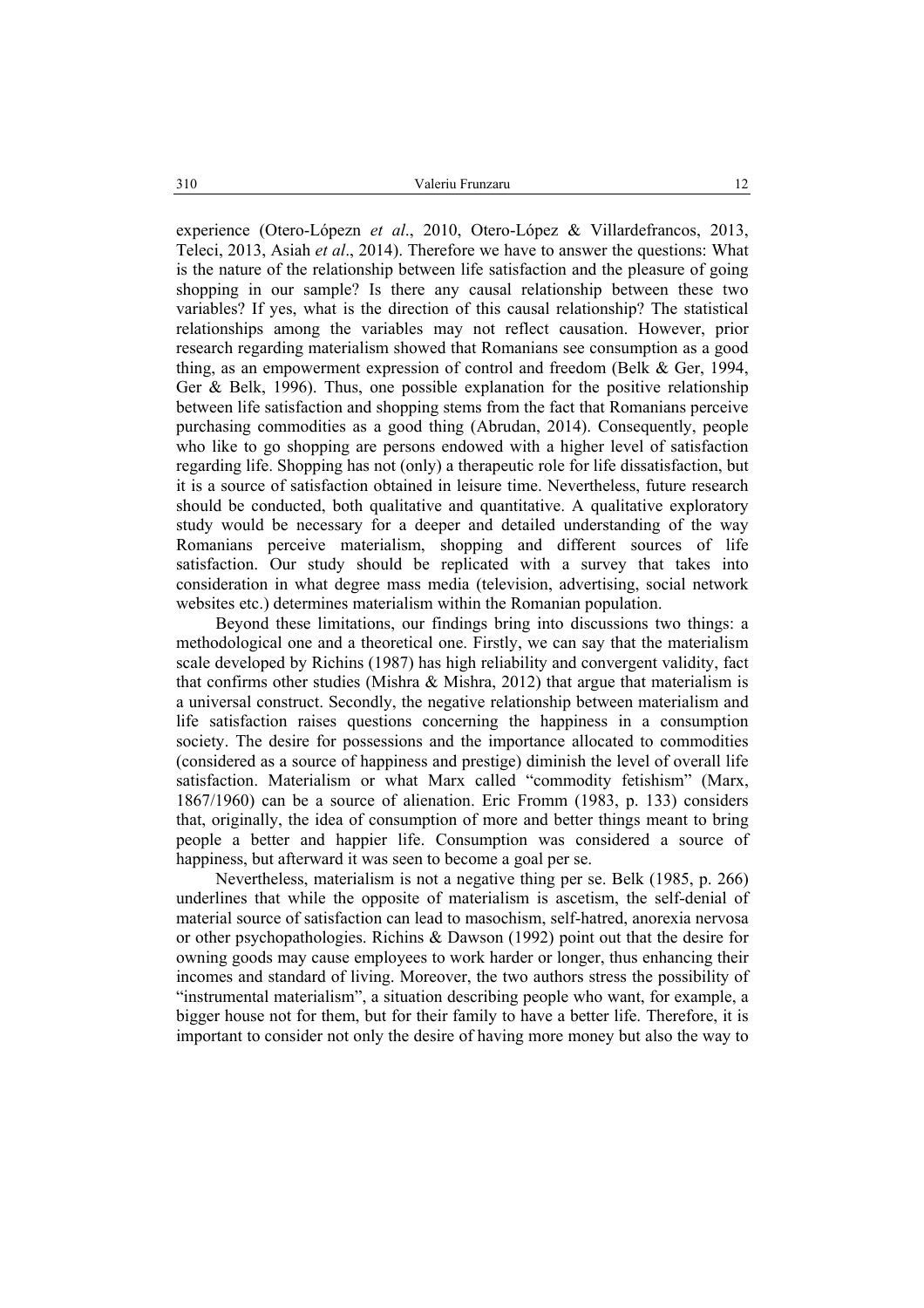spent the money as well. In this regard, Dunn *et al*. (2011, p. 115) bring arguments that "money is an opportunity for happiness, but it is an opportunity that people routinely squander because the things they think will make them happy often don't". Thus, money is a source of life dissatisfaction because we do not know how to spend it. It should be invested in experiences, to the benefit of other people or for buying many small pleasures rather than fewer large ones. Likewise, David G. Myers (2000) and Leaf Van Boven (2005) underline the positive role of relationships and of investing resources in life experiences in bringing happiness. Concerning this, Eric Fromm (1976) proposed to shift our lives from "having" to fully "being". Therefore, those financial aspirations associated with the ultimate goal of possession of things, without being related with experiences and offering to others, lead to life dissatisfaction.

### **REFERENCES**

- 1. ABRUDAN, I.N. (2014). Shopping Centers Customer Behavior in Romania, *Marketing From Information to Decision*, no. 7, p. 9–23.
- 2. ASIAH OMAR, N.; RAHIM ABDUL, R.; CHE WEL, A.C.; SHAH ALAM, S. (2014). Compulsive buying and credit card misuse among credit card holders: The roles of self-esteem, materialism, impulsive buying and budget constraint. *Intangible Capital*, vol. 10, no. 1, p. 52–74.
- 3. ATAY, E.G.; SIRGY, J.; HUSIĆ, M.; ČIČIĆ, M. (2010). Influence of Materialism on Life Satisfaction. *Market*, vol. XXII, no. 2, p. 151–166.
- 4. BAKER, A.M.; MOSCHIS, G.P.; ONG, F.S.; ATTANAPANYASAT, R. (2013). Materialism and Life Satisfaction: The Role of Stress and Religiosity**.** *The Journal of Consumer Affairs*, p. 548–563.
- 5. BĂLĂŞESCU, M. (2009). Evaluating Buying Behaviours on the Consumption Goods Market in Europe and Romania. *Bulletin of the Transilvania University of Brasov*, vol. 2, no. 51, p. 11–16.
- 6. BELK, R.W. (1985). Materialism: Trait Aspects of Living in a Material World. *Journal of Consumer Research*, vol. 12, p. 265–280.
- 7. BELK, R.W. & GER, G. (1994). Problems of Marketization in Romania and Turkey. *Research in Consumer Behavior*, vol. 7, p. 123–155.
- 8. BAUDRILLARD, J., 1970/2005, *Societatea de consum. Mituri şi structuri*. Bucharest: Editura comunicare.ro.
- 9. BOVEN, L.V. (2005). Experientialism, Materialism, and the Pursuit of Happiness. *Review of General Psychology*, vol. 9, no. 2, p. 132–142.
- 10. DECKOP, J.R.; JURKIEWICZ, C.L.; GIACALONE, R.A. (2010). Effects of materialism on work-related personal well-being. *Human Relations*, vol. 63, no. 7, p. 1007–1030.
- 11. DUNN, E.W.; GILBERT, D.T.; WILSON, T.D. (2011). If money doesn't make you happy, then you probably aren't spending it right. *Journal of Consumer Psychology*, vol. 21, p. 115–125.
- 12. ETZIONI, A. [2001](2002). *Societatea monocromă*. Iaşi: Editura Polirom.
- 13. FLYNN, L.R.; GOLDSMITH, R.E.; KIM, W. (2013). A Cross-Cultural Study of Materialism and Brand Engagement. *Journal of Multidisciplinary Research*, vol. 5, no. 3, p. 49–69.
- 14. FROMM, E. (1976). *To have or to be?* London: Continum.
- 15. FROMM, E. (1983). *Texte alese*. Bucureşti: Editura Politică.
- 16. FRUNZARU, V.; IVAN, L. (2011). Atitudinea faţă de muncă în subcultura creativă. *Calitatea vieţii*, no. 1, p. 49–59.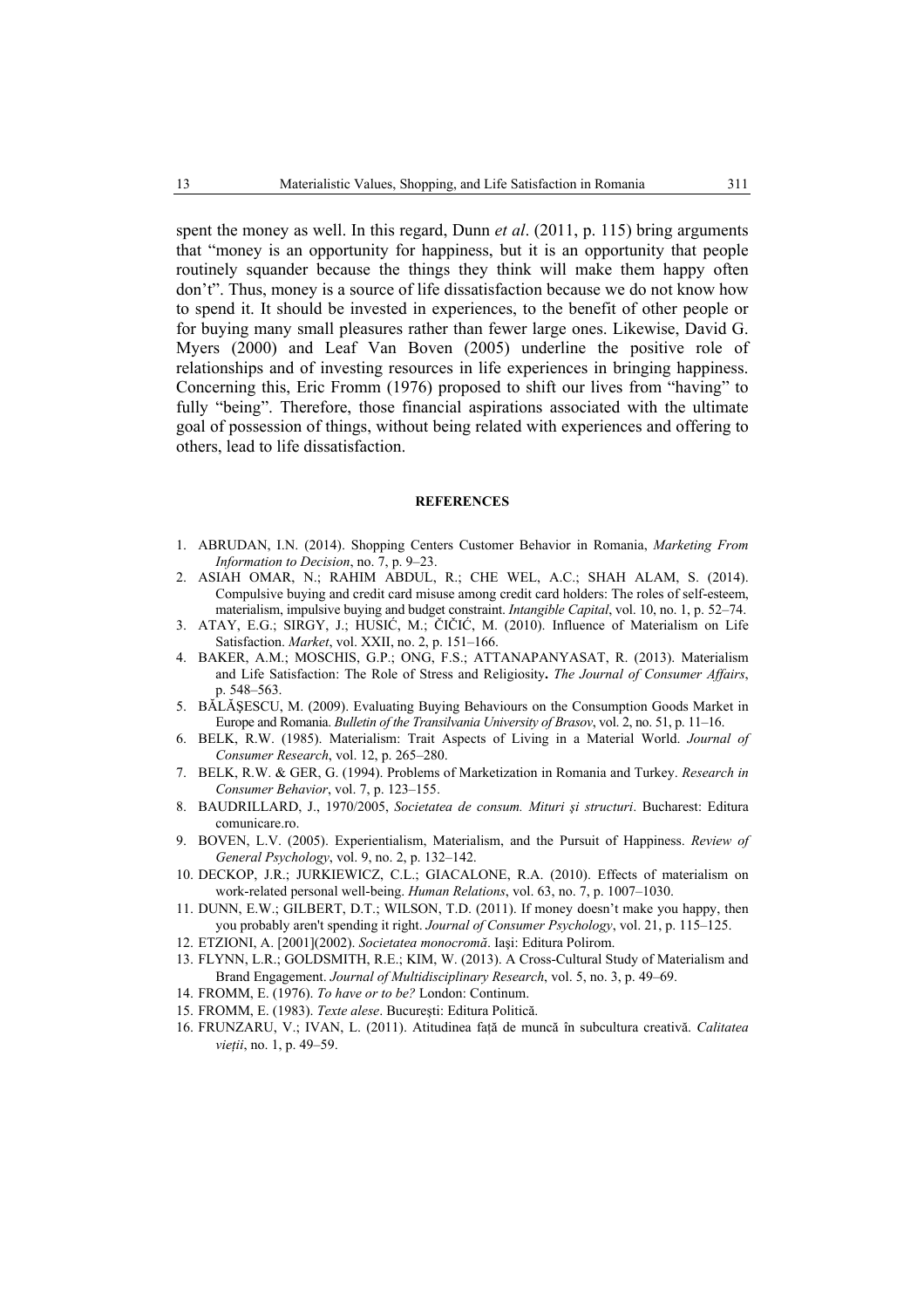- 17. HOOPER, D.; COUGHLAN, J.; MULLEN, M.R. (2008). Structural Equation Modelling: Guidelines for Determining Model Fit. *Electronic Journal of Business Research Methods*, vol. 6, no. 1 p. 53–60.
- 18. INGLEHART, R. (1971). The Silent Revolution in Europe: Intergenerational Change in Post-Industrial Societies, *The American Political Science Review*, vol. 65, no. 4, p. 991–1017.
- 19. LASCU, D.N.; MANRAI, L.A.; MANRAI, A.K.; BABB, H.W. (2001). Gender Differences in Information Search and Comparison Shopping. *Journal of East-West Business*, vol. 7, no. 1, p. 65–82.
- 20. LYSONSKI, S.; DURVASULA, S. (2013). Nigeria in transition: acculturation to global consumer culture. *Journal of Consumer Marketing*, vol. 30, no. 6, p. 493–508.
- 21. JOHNSON, A.G. [1995] (2007). *Dicţionarul Blackwell de sociologie*. Bucharest: Editura Humanitas.
- 22. MARSHALL, G. [1994](2003). *Dicţionar de sociologie*. Bucureşti: Editura Univers Enciclopedic.
- 23. MISHRA, M.; MISHRA, B.B. (2012). A Quantitative Assessment of Materialistic Value and Its Relationship with Consumer Behavior in Indian Culture. *The IUP Journal of Marketing Management*, vol. X, no. 2, p. 33–53.
- 24. MARX, K. [1967] (1960). *Capitalul. Critica economiei politice* (vol. I). Bucureşti: Editura Politică.
- 25. MYERS, D.G. (2000). The Funds, Friends, and Faith of Happy People, *American Psychologist*, vol. 55, p. 56–67.
- 26. NICKERSON, C.; SCHWARZ, N.; DIENER, E. (2007). Financial aspirations, financial success, and overall life satisfaction: who? And how? *Journal of Happiness Studies*, vol. 8, p. 467–515.
- 27. OTERO-LÓPEZ, J.M. & VILLARDEFRANCOS POL, E. (2013). Materialism and addictive buying in women: the mediating role of anxiety and depression. *Psychological Reports*, vol. 113, no. 1, p. 328−344.
- 28. OTERO-LÓPEZ, J.M.; VILLARDEFRANCOS POL, E; BOLAÑO, C.C.; MARIÑO, M.J.S. (2010). Materialism, life-satisfaction and addictive buying: Examining the causal relationships**.** *In Personality and Individual Differences*, vol. 50, no. 6, p. 772–776.
- 29. PIETERS, R. (2013). Bidirectional Dynamics of Materialism and Loneliness: Not Just a Vicious Cycle. *Journal of Consumer Research*, vol. 40, p. 615–631.
- 30. PROMISLO, M.D.; DECKOP, J.R.; GIACALONE, R.A.; JURKIEWICZ, C.L. (2010). Valuing money more than people: The effects of materialism on work-family conflict. *Journal of Occupational and Organizational Psychology*, vol. 83, p. 935–953.
- 31. RAY, P.H.; ANDERSON, S.R. (2000). *Cultural Creatives. How 50 Million People Are Changing the World*. New York: Three Rivers Press.
- 32. RICHINS, M.L. (1987). Media, Materialism, and Human Happiness. *Advances in Consumer Research*, vol. 14, p. 352−356.
- 33. RICHINS, M.L.; DAWSON, S. (1992). A Consumer Values Orientation for Materialism and Its Measurement: Scale Development and Validation. *The Journal of Consumer Research*, vol. 19, no. 3, p. 303–316.
- 34. RICHINS, M.L. (2013). When Wanting Is Better than Having: Materialism, Transformation Expectations, and Product-Evoked Emotions in the Purchase Process. *Journal of Consumer Research*, vol. 40, p. 1−18.
- 35. SARDZŎSKA, E.G.; LI-PING TANG, T. (2012). Work-Related Behavioral Intentions in Macedonia: Coping Strategies, Work Environment, Love of Money, Job Satisfaction, and Demographic Variables. *Journal of Business Ethics*, 2012, vol. 108, p. 373–391.
- 36. SIRGY, M.J. (1998). Materialism and Quality of Life**.** *Social Indicators Research*, vol. 43, no. 3, p 227–260.
- 37. SIRGY, J.; LEE, D.; LARSEN, V.; WRIGHT, N. (1998). Satisfaction with material possessions and general well-being: the role of materialism. *Journal of Consumer Satisfaction, Dissatisfaction and Complaining Behavior*, vol. 11, p. 103–118.
- 38. SIRGY, J.M.; GUREL-ATAY, E.; WEBB, D.; CICIC, M.; HUSIC, M.; EKICI, A.; HERRMANN, A.; HEGAZY, I.; LEE, D.; JOHAR, J.S. (2012). Linking Advertising, Materialism, and Life Satisfaction. *Social Indicators Research*, Vol. 107, 1, p. 79–101.